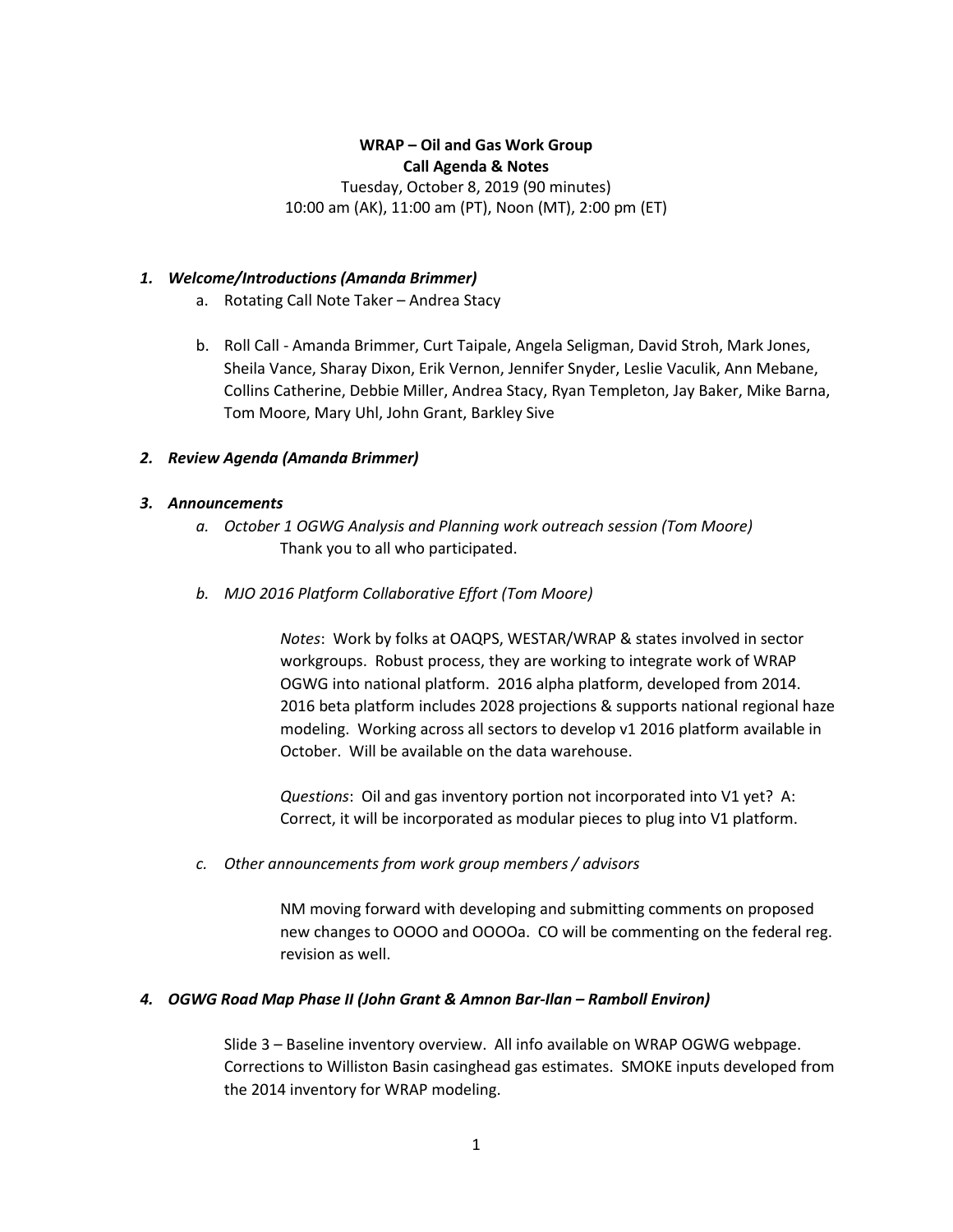### *a. Task 2 - Forecast Scenarios (OTB & OTW controls)*

Slide 4: now calling scenario 1 "continuation of historical trends." Draft report released September 20<sup>th</sup>. Received comments from numerous agencies including states, BLM and NPS.

Will be updating the future activity forecasts for the ND portion of Williston basin based on input from ND that activity may be higher than predicted in draft. No changes will be made to estimates in MT, this is based on geology of the basin dictating where development is occurring.

There will be additional updates to the draft future year inventory based on comments from CO, ND, & BLM. NPS made similar comments re: activity forecasts, but data available at the time went through 2017 and forecasts are based on averages – methods will be better explained in the report. No additional updates to the inventory will be made based on NPS comments.

Plan to complete the final inventory, report and SMOKE-ready inventory file by the end of this week.

### *b. Task 3 - Forecast Scenarios (Additional Reasonable controls)*

Slide 5: Developing Scenarios 2&3 (low and high scenario). Reports for these scenarios will be ready for review in November timeframe.

Slide 6: Control scenario report: Will look at additional reasonable controls for O & G sources with substantial NOx emissions. Addresses sources that fall under the purview of state permitting programs (i.e., not drill rigs and fracturing engines). Deliverable available in November. Methodology will be a tool kit for states to use when assessing four statutory factors and provide decision framework for emission control decisions. Regionally consistent control matrix for regional haze planning. There may be other what-if factors that FLMs or states want to look at (i.e., mobile drill rig and completion engines).

#### *c. Task 4 - Agency Program Review*

Emphasis on describing state and local programs. Existing 2013 comprehensive write up of state oil and gas programs – outline for new report will use 2013 report as starting point. Intend to develop outline for what agency program document will include. Will be asking each agency for input on their programs in the November time frame. Be on the lookout for this.

Questions: None.

*d. Status, Schedule, & Looking Ahead*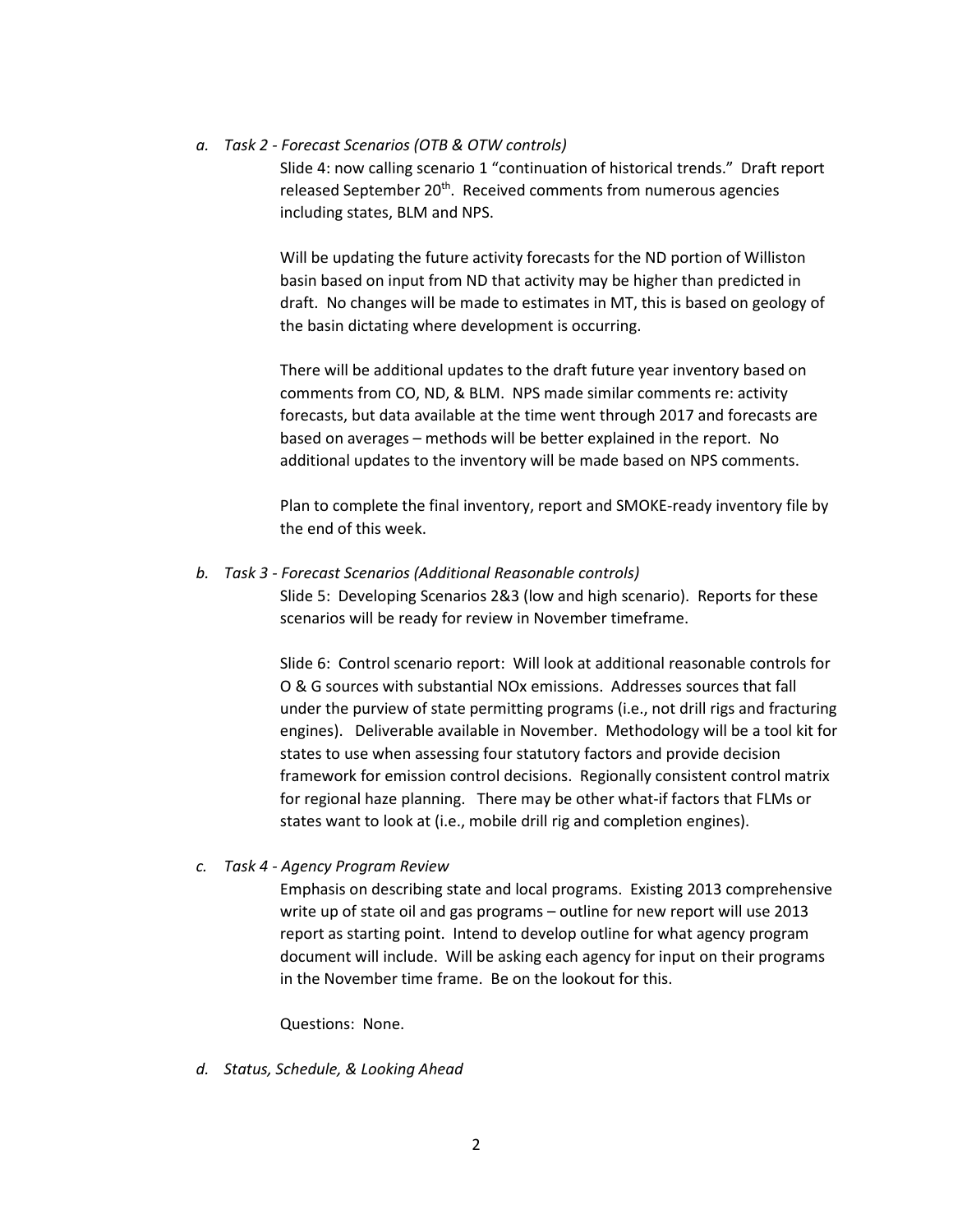#### *5. National Park Service Monitoring Studies (Barkley Sive – NPS ARD)*

High level overview of Carlsbad Caverns 6 week air monitoring field campaign. Presenting preliminary data today – not finalized.

Slide 2: Study Objectives: NOx budgets, contributions to ozone formation, contributions to aerosol formation.

Slide 3: Study location – Carlsbad Caverns NP & some monitoring at Guadalupe Mountains NP.

Slide 4: Ozone exceedances in region: City of Carlsbad falls in third place in terms of the number of ozone exceedances in 2019; rural area but ozone exceedances similar to larger metropolitan areas. Study question: what is driving this high ozone in the Carlsbad region?

Slide 5: Oil and gas activity in Permian. How does this affect air quality we are seeing?

Slide 7: Intensive air quality study. Comprehensive suite of gaseous and physical pollutant parameters.

Slide 8: Additional Measurement: Addition VOC canisters. Several precipitation events which affect canister measurements.

Slide 9: Instrumentation overview.

Slide 10 & 11: Temporal distributions. Grey shaded areas are those time periods where 8-hr ozone exceedances were observed. Ozone NAAQS is shown in dashed red line. Typically observed highest ozone levels when winds are out of SE. Very contrasting air masses when winds are out of the NW.

Slide 11: Methanol indicator of agriculture. Ethane is a robust oil and gas marker. Methyl ethyl ketone is a marker of photochemical processing. Ethyne is mobile source/combustion tracer.

Slide 12: Sample chromatogram trace of light hydrocarbons. Want to understand what is impacting air quality in park – pollutant mix. Shows extremely high levels of light hydrocarbons. It is a qualitative/quantitative look showing that light hydrocarbon mix (oil and gas) is dominating air mass in region. Average levels of these pollutants in Carlsbad area are orders of magnitude greater than background levels.

Slide 13: Comparison with 2017 results. Collected canister samples every third day over several months. Ethane at other sites is closer to background levels (e.g. Joshua Tree, Great Basin). VOC i/n-pentane ratios less than 1 indicative of strong oil and gas signature. Only way to shift i/n-pentane ratios is to shift the source signatures. Use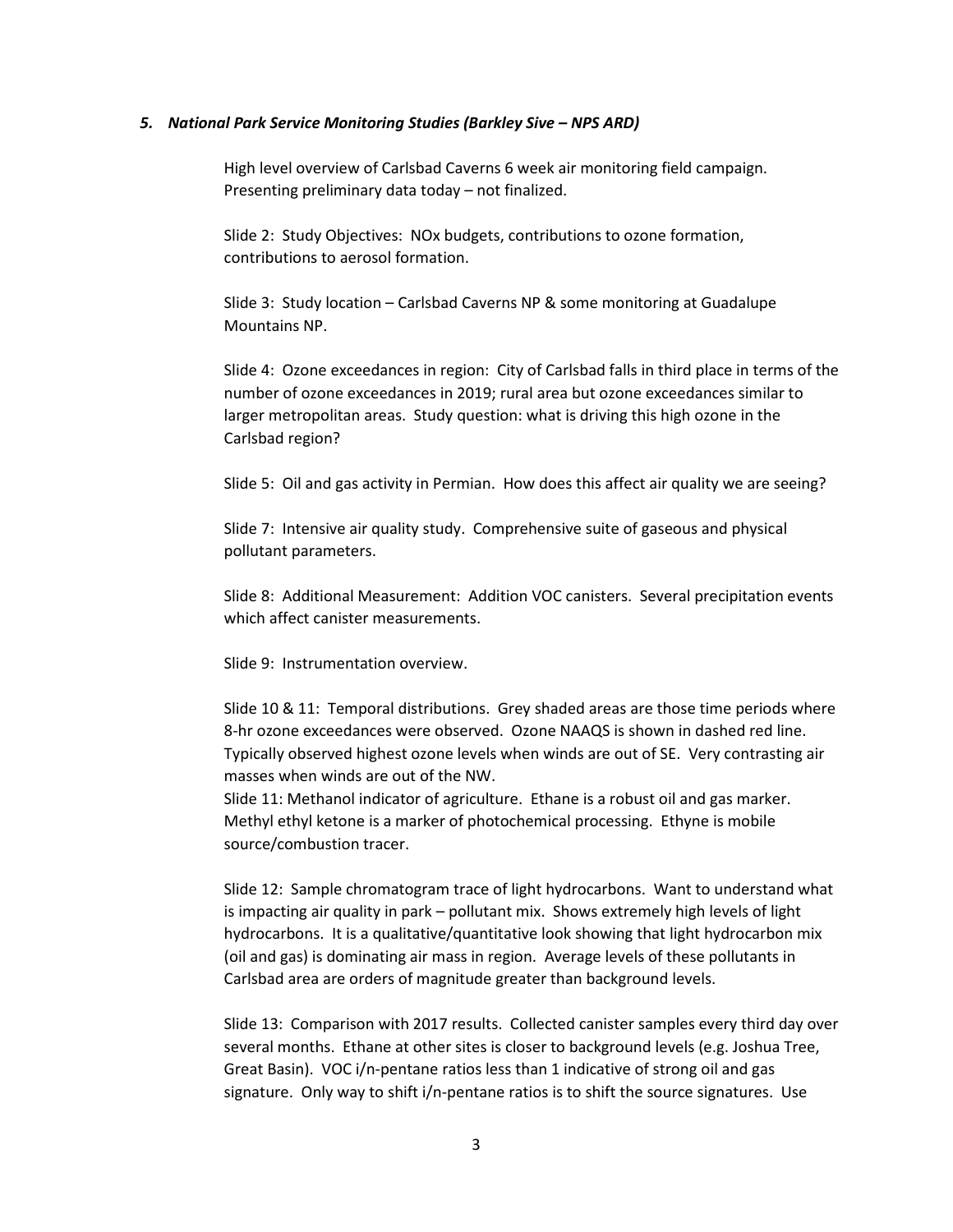alkyl-nitrates and parent hydrocarbons to age the air mass that is impacting site – data shows that we are accurately aging air mass based on plots of alkyl-nitrates and parent hydrocarbons. Carlsbad NP air mass ages in 1-day time frame – these air masses are not being transported long distances – it appears local sources and local photochemistry are primarily affecting the park.

Slide 14: Winds transported predominately from SE during high PM2.5, ozone, ethane and NOy days.

Slide 15: Ozone enhancements - getting highest ozone levels when winds are from SE. Slide 16: NOx enhancements. Highest levels again seen when wind from the SE. See signature of daytime traffic and typical diurnal profiles.

Slide 17: Time series of inorganic ions. Sulfate dominates mass. Often see Ca peak with SO4 in late evening in early mornings.

Slide 18 -20: Residence time plots - 2 day back trajectories for study period for hours. Slide 18, Left hand plot – 2 day back trajectories for study period for hours that correspond to peak ozone levels throughout entire study period. Right hand plot is overall RT for all ozone values.

Slide 19: Green stars are drill rigs active during study period. Ozone is coming from areas that are influenced by activity in region on highest ozone days.

Slide 20: HRTs for methane& ethane. Both methane (~10 year atmospheric lifetime) and ethane (few months atmospheric lifetime). Again shows air masses that are influencing park air quality are coming from SE. Air masses and AQ look very different when air comes from NW.

Slide 21: Summary. Multiple 8-hour ozone exceedances during study period. PM levels were also on the high end during campaign. Significant work remains, but suite of data should assist in understanding air quality at the park.

#### Questions:

Q: Any plans to work with anyone to get additional data or do a longer study (1-year or more)? A. NPS now has a long term regulatory monitor in the park. Short term intensive measurements are driven by funding and people.

How will it be made publically available for use in conjunction with reg data and is it flying under the radar? A: Area has been hovering under standard. Rig activity is high in SE region. Tony – also where highway 285. Are oil and gas commissions keeping track of rig activity and emissions in the area?

Q: Did you say there is not a FRM ozone monitor at Carlsbad Caverns? A: There is now.